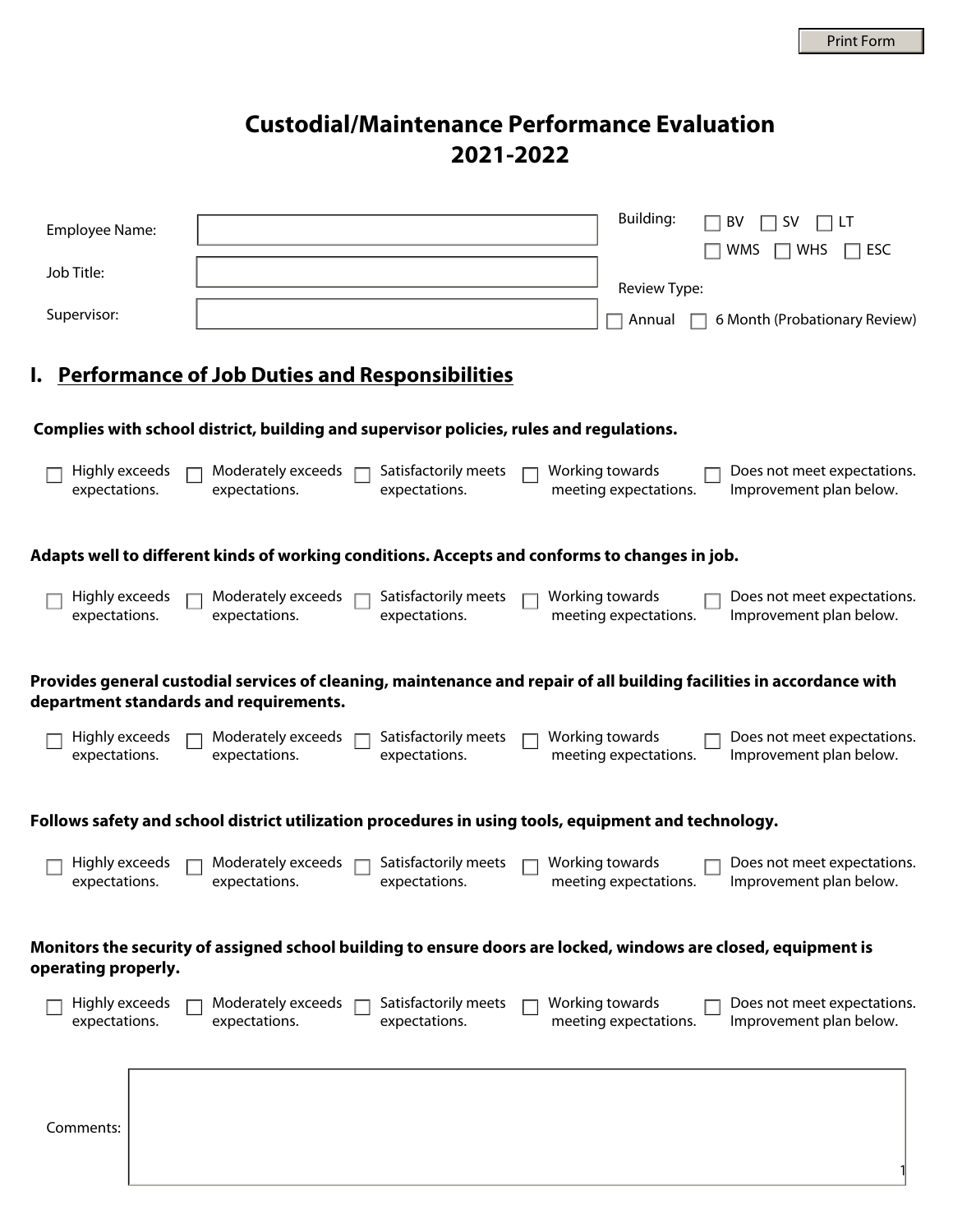### **II.** Quality of Work Product

#### **Sets high personal standards and can be depended upon for high quality work.**

| Highly exceeds | Moderately exceeds | Satisfactorily meets | Working towards       | Does not meet expectations. |
|----------------|--------------------|----------------------|-----------------------|-----------------------------|
| expectations.  | expectations.      | expectations.        | meeting expectations. | Improvement plan below.     |

#### **Promotes a professional culture by maintaining a positive attitude, appropriate appearance, strong work ethic and a desire to grow professionally.**

| Highly exceeds<br>expectations. | Moderately exceeds<br>expectations. | Satisfactorily meets<br>expectations. | Working towards<br>meeting expectations. | Does not meet expectations.<br>Improvement plan below. |
|---------------------------------|-------------------------------------|---------------------------------------|------------------------------------------|--------------------------------------------------------|
|                                 |                                     |                                       |                                          |                                                        |
| Comments:                       |                                     |                                       |                                          |                                                        |

## **III.Dependability and Initiative**

**Demonstrates dependability, promptness, and regular attendance in order to maintain consistent routines, promote team work, and guarantee building continuity.**

| Moderately exceeds<br>Satisfactorily meets<br>Highly exceeds<br>Working towards<br>Does not meet expectations.<br>Improvement plan below.<br>meeting expectations.<br>expectations.<br>expectations.<br>expectations. |
|-----------------------------------------------------------------------------------------------------------------------------------------------------------------------------------------------------------------------|
| Seeks more thorough understanding of job duties and responsibilities. Offers suggestions to improve job or<br>function of department.                                                                                 |
| Working towards<br>Moderately exceeds<br>Satisfactorily meets<br>Highly exceeds<br>Does not meet expectations.<br>meeting expectations.<br>Improvement plan below.<br>expectations.<br>expectations.<br>expectations. |
| Shows initiative in assuming extra work.                                                                                                                                                                              |
| Satisfactorily meets<br>Working towards<br>Highly exceeds<br>Moderately exceeds<br>Does not meet expectations.<br>meeting expectations.<br>Improvement plan below.<br>expectations.<br>expectations.<br>expectations. |
| Comments:                                                                                                                                                                                                             |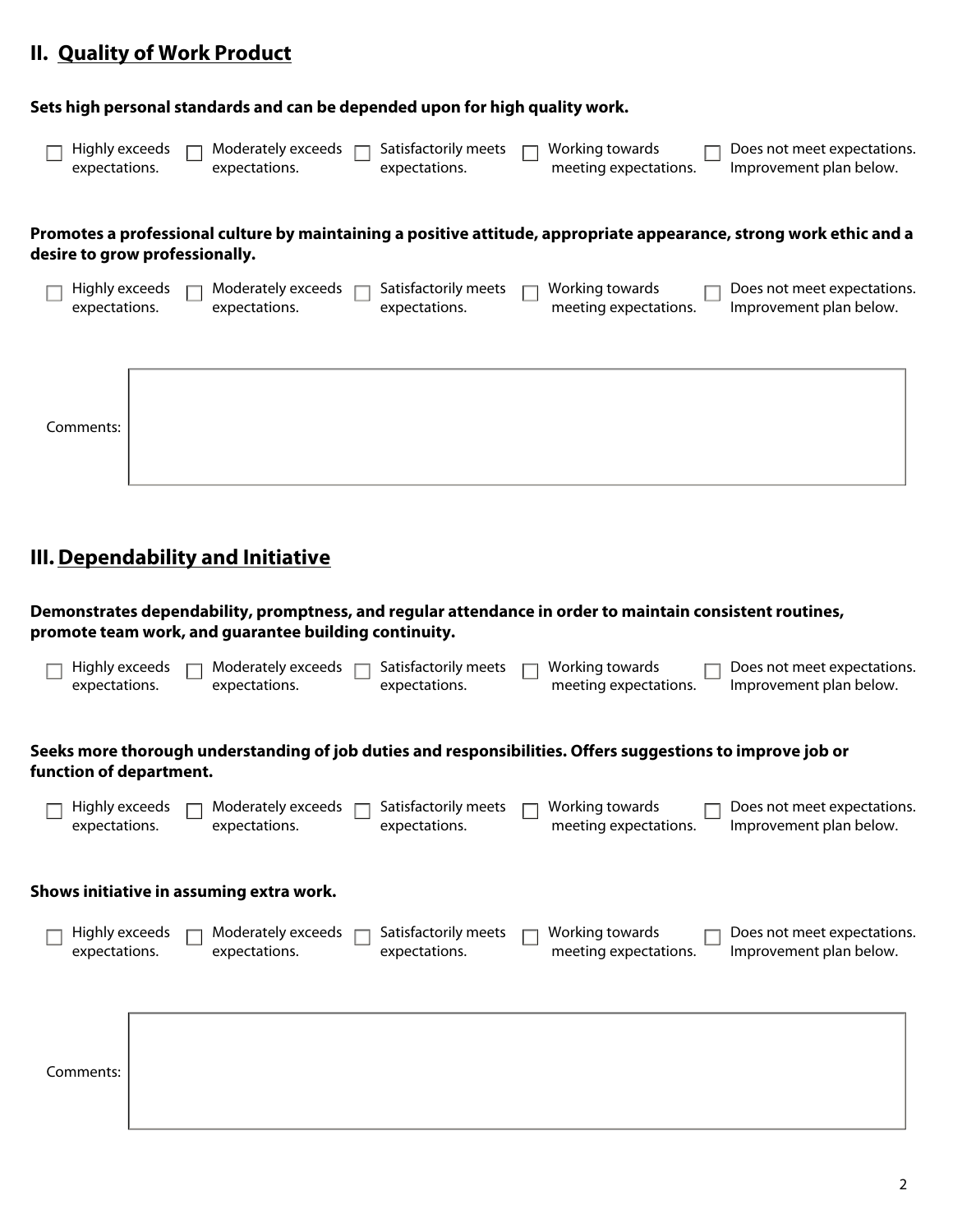## **Interactions with District Employees and Public IV.**

|                                 | Communicates professionally with students, staff and the public.                     |                                       |                                          |                                                        |
|---------------------------------|--------------------------------------------------------------------------------------|---------------------------------------|------------------------------------------|--------------------------------------------------------|
| Highly exceeds<br>expectations. | Moderately exceeds<br>expectations.                                                  | Satisfactorily meets<br>expectations. | Working towards<br>meeting expectations. | Does not meet expectations.<br>Improvement plan below. |
|                                 | Coordinates work with others to get jobs done quickly and efficiently.               |                                       |                                          |                                                        |
| Highly exceeds<br>expectations. | Moderately exceeds<br>expectations.                                                  | Satisfactorily meets<br>expectations. | Working towards<br>meeting expectations. | Does not meet expectations.<br>Improvement plan below. |
|                                 | Follows supervisor's instructions agreeably and uses proper channels for complaints. |                                       |                                          |                                                        |
| Highly exceeds<br>expectations. | Moderately exceeds<br>expectations.                                                  | Satisfactorily meets<br>expectations. | Working towards<br>meeting expectations. | Does not meet expectations.<br>Improvement plan below. |
| Comments:                       |                                                                                      |                                       |                                          |                                                        |

# **V. Performance Evaluation Summary**